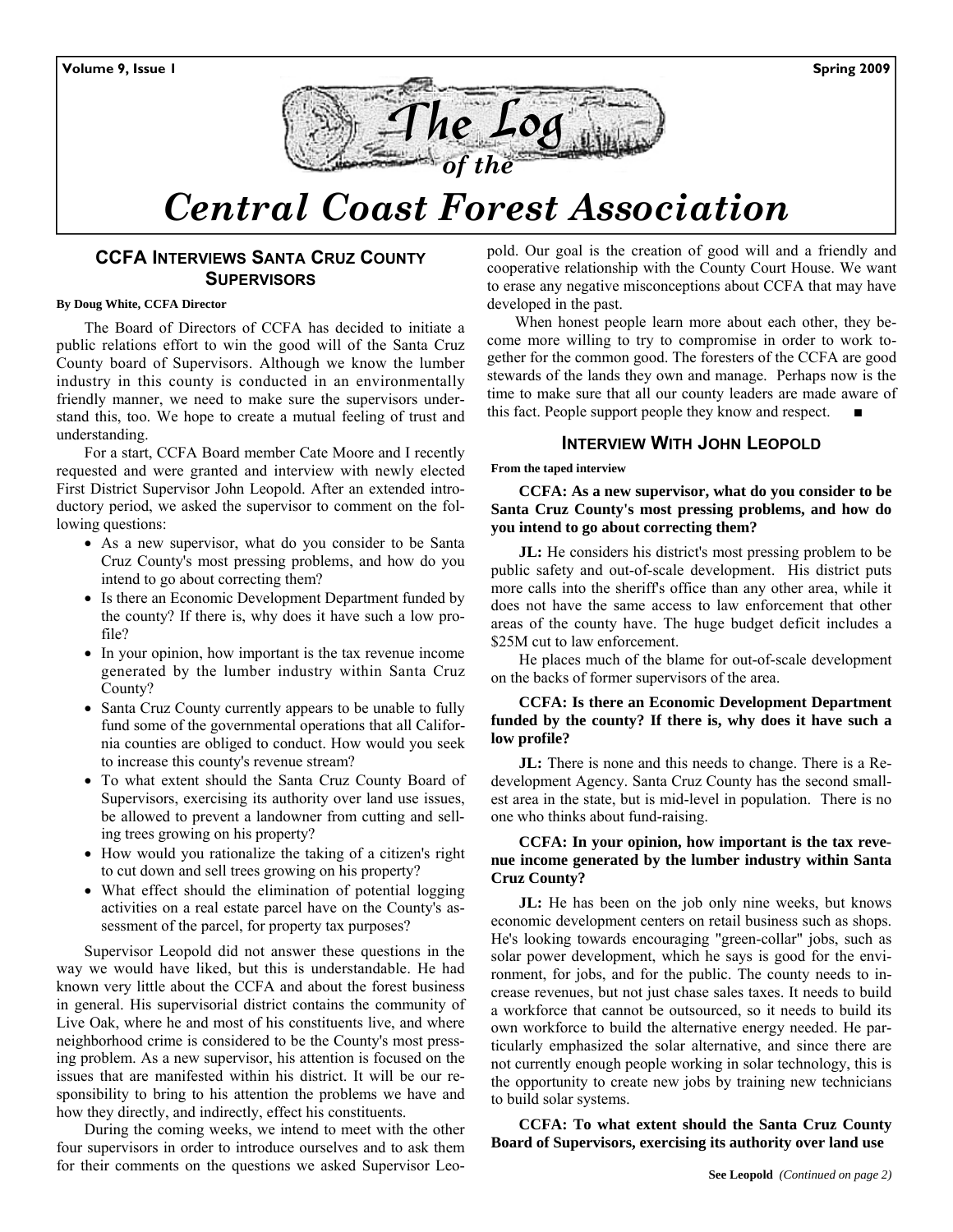#### **Leopold** *(Continued from page 1)*

**issues, be allowed to prevent a landowner from cutting and selling trees growing on his property?** 

#### **How would you rationalize the taking of a citizen's right to cut down and sell trees growing on his property?**

**JL:** He believes in the positive role of government regulations in people's lives and that regulation should benefit the whole rather than the few. He knows that Santa Cruz County has good timber harvest practices, possibly the best in the state. While some people feel that more regulations are needed, he believes that there is currently a good balance between regulation and property rights in the County.

Cate Moore completed the interview with the viewpoint of timberland owners, many of whom are CCFA members: people have to be able to realize at least some income off their land or they may be forced to find something else to do with it, perhaps install a vineyard or sell it for development. This is the viewpoint CCFA tries so hard to get our politicians to understand, that if we pay taxes on our land, yet cannot realize some income from it, it becomes a financial burden some of us are unable to bear. The most profitable option is to sell it for home sites, something we know the county politicians and residents do not want. Yet, when someone does buy a parcel of unharvestable timberland and prepares to build a house on it, he can get a permit to remove the trees completely in order to build that house. If the County is so anxious to control the building density on open space, then it must allow timberland owners to do a selective harvest every 10-15 years.

Those who are directly involved in the timber industry know that County and State regulations are so onerous on occasions that it is very difficult to continue harvesting timber.

More interviews to come...

## CCFA Annual Meeting - June 20 476 Swanton Road, Davenport

CCFA's annual membership meeting will be held at the picnic grounds off Swanton Road, the same place it was held last year.

Once again, we will have Sandy Lydon, historian and professor emeritus of history-Cabrillo College, as speaker. Sandy is the author of the book, "Coast Redwood, A Natural and Cultural History", among several others. His talks are lively and filled with humor. He was so well received last year, we were begged to have him back. Fortunately, we were able to secure him for June 20th.

Andy Eggers, a North Coast resident who is a native of Switzerland and skilled in forestry, will present a demonstration of logging with his team of horses. From the standing tree to the finished lumber, Andy will secure a tree, skid it to his portable mill with the horses, and saw it into lumber.

 Andy Eggers and Randy Clayton did horse logging in the Soquel Demonstration Forest a few years ago.

CCFA will provide meat, which will be barbecued at the picnic grounds, a big pot of beans, coffee and other beverages. Members are asked to bring a salad, desert or hot dish.

We will present our annual Forestry Excellence Award, bring members up to date on our efforts in behalf of timberland owners, and generally have a good time. Be sure to reserve June 20th for this important and fun event! ■

#### **LEGISLATIVE ALERT**

**CCFA Contribution** 

CCFA members, landowners, and taxpayers should **keep their eyes on Senate Bill 211** (Simitian, D-Palo Alto). This state legislation authorizes the County of Santa Cruz to bypass the normal processes of creating a Special District (in this case, a Parks District) and vests this authority directly with the Board of Supervisors. The Parks District being proposed takes in the entire county of Santa Cruz, minus 800 acres owned by Mid-Peninsula Regional Open Space District. Normally, the creation of a Special District requires a petition with at least 5,000 valid signatures, it must be reviewed by the Local Agency Formation Commission (LAFCO), and it frequently requires environmental review.

Instead, SB 211 allows the Board of Supervisors to establish this Parks District and put it directly to the voters. Ratification of this Parks District will require only a simple majority of county voters to pass. The legislation also states that the Supervisors will set a public election to establish the Directors of the Parks District. This election will use existing Supervisors' Districts as the voting boundaries. It is unknown whether the Supervisors can place requirements or restrictions on who is eligible to run for these positions. Lastly, the legislation also lets the Supervisors determine the funding mechanism to support the Parks District. Presumably, they could call for a sales tax or property tax increase, or a ballot measure authorizing a bond. It is CCFA's understanding that any funding measure is subject to Proposition 218 and would require a two-thirds vote of the public in order to pass.

Of greatest concern to CCFA is the potential that this Parks District could be vested with eminent domain authority. In fact, the original language of the bill did exactly that. Fortunately, the latest amendment to the bill specifically precludes the use of eminent domain by the Parks District. We are extremely pleased by this change and will continue to monitor the bill to make sure that eminent domain authority is not reinstated.

However, CCFA has other concerns regarding this legislation. Is it really wise to bypass LAFCO review? Given the current condition of many local parks, wouldn't it be wise to consider potential environmental impacts, especially in the long term? Finally, this Parks District will have to be funded with your money. Is this the best time to be pushing yet another tax on the public?

CCFA will continue to monitor this bill. You can look at it online as it moves through the legislature at: **http:// www.leginfo.ca.gov/billinfo.html** Type in SB211 and then click "search".

#### **MANAGEMENT TRANSITION AT BIG CREEK**

After 63 years of operation, Lud and Bud McCrary, longtime CCFA members, have transferred the positions of President and Vice President of Big Creek Lumber Co. to the next generation. On April 1, Janet McCrary Webb was named President and Ken McCrary and Ellen McCrary Rinde have become Co-Vice Presidents. Lud and Bud have informed CCFA that they have no intention of retiring anytime soon, but in fact have assumed the position of Co-Chairmen of the Board of Directors for the family-founded, owned and operated company. CCFA wishes Big Creek the best of luck in the future. ■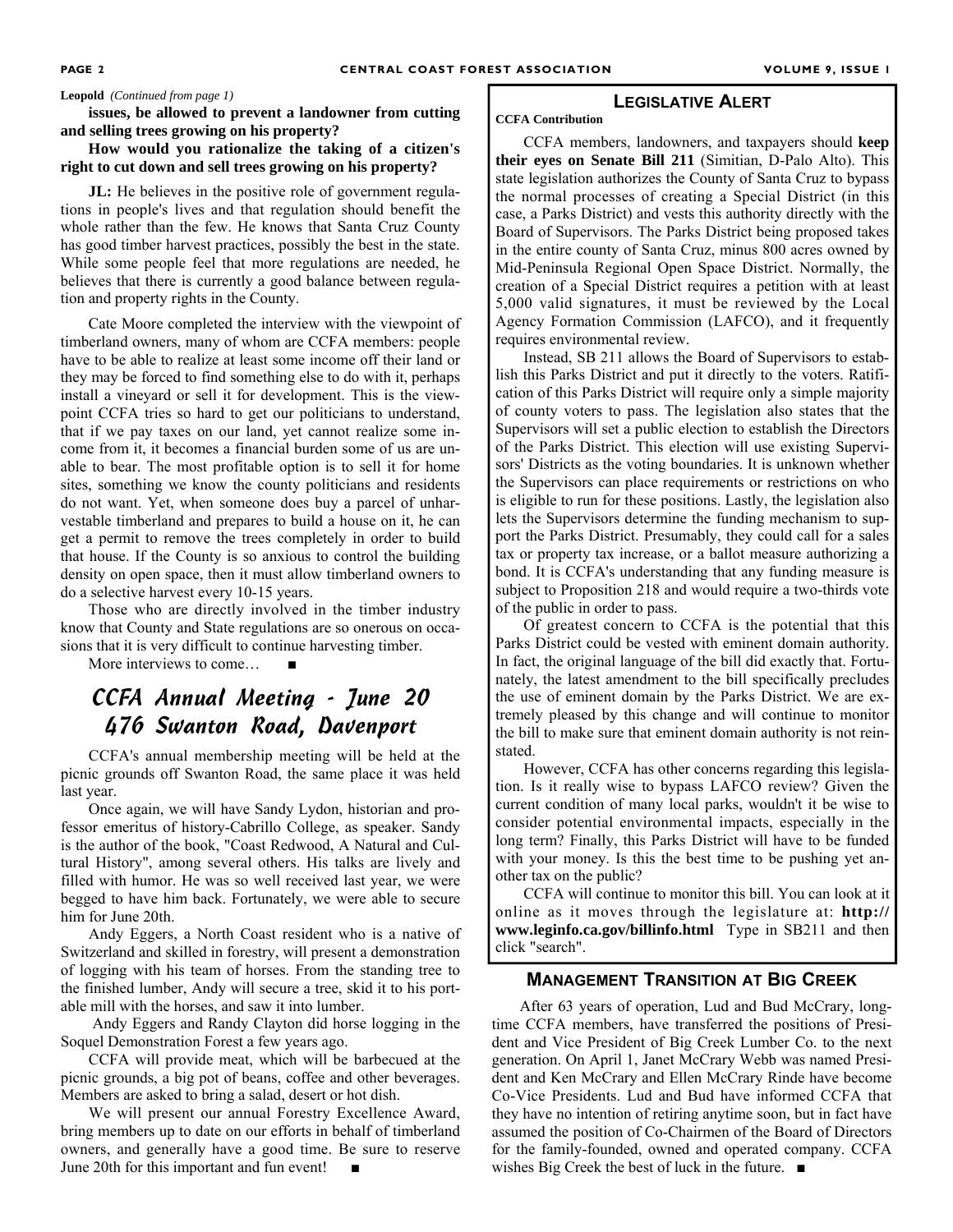